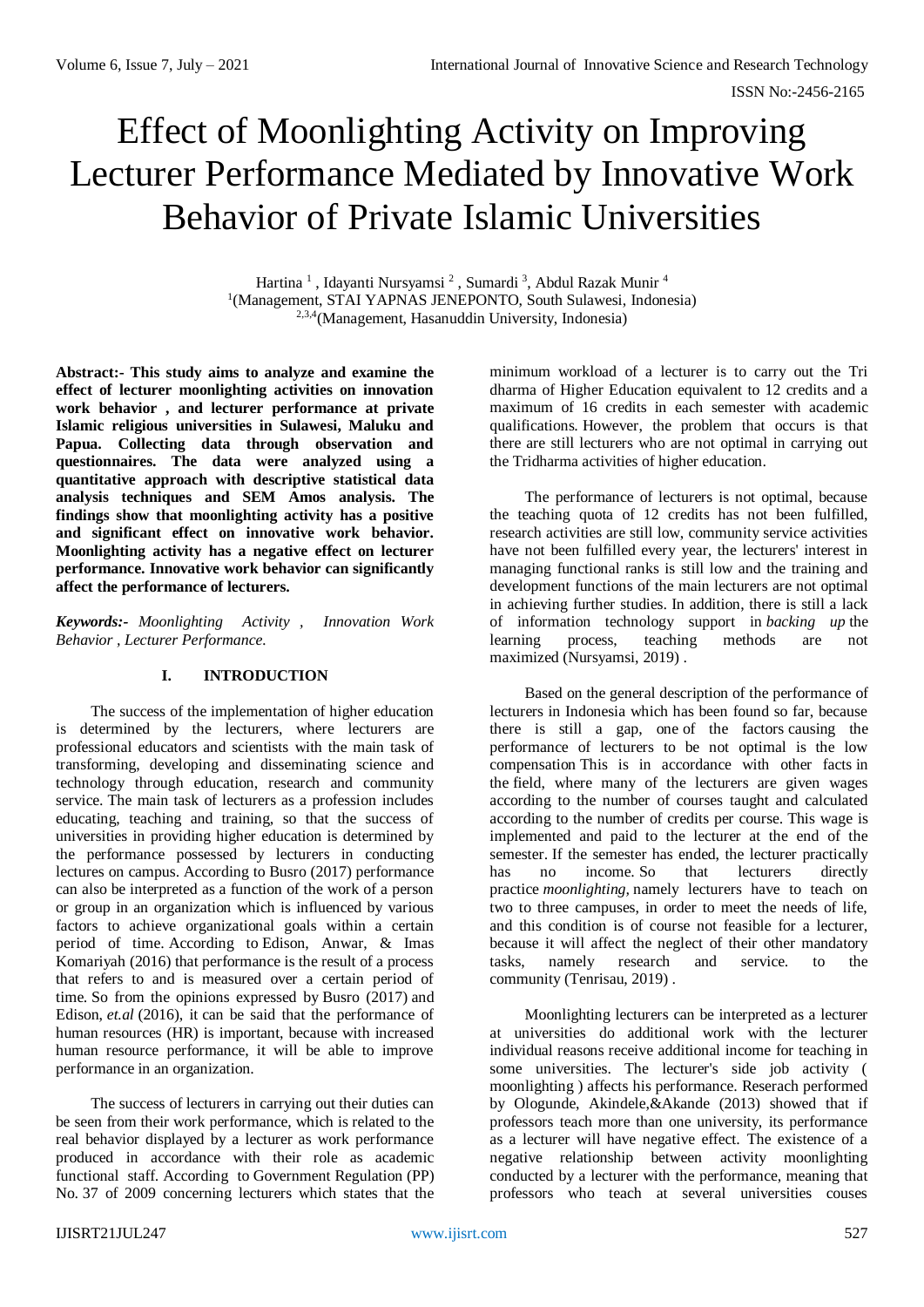ISSN No:-2456-2165

performance will decrease. The views expressed by Ashwini, Mirthula, and Preetha (201 7) learn moonlighting in the IT sector that people who engage in moonlighting is, because the motive of financial and non-financial . They found that people working part time were due to overcome their financial problems or increase financial obligations in their families to fulfill non-financial priorities.

According Yulianti ( 2016) that the challenges a head universities in Indonesia is the ability of educational institutions in putting oneself abreast with Universities the world's leading human resource lecturers are universities that particular play a central and strategic in all activities in universities. Innovative behavior can be realized if the lecturer lecturers carry out their duties with full creativity to provide *outcomes* positively for universities. While research by Berliana & Arsanti ( 2018) that innovative work behavior has a positive and significant effect on teacher performance. which means that the higher the innovative work behavior carried out by a teacher, the resulting performance will increase, because the teacher's work behavior is far from innovative, of course. will hinder the achievement of the resulting performance . To encourage innovative work behavior, teachers must be actively encouraged to seek opportunities for improvement and change.

Innovative behavior lecturers can develop when there is support for Fakulty to the emergence of innovation from d osen as well as the quality of a good relationship between lead a n and faculty, innovative behavior lecturers provide *outcomes* positively to the organization can be distimuli with creative climate as well as their creative thoughts of members of the organization will bring innovative behavior of lecturers. So from the description proposed by previous researchers, it can be said that the innovative behavior affect the performance of the lecturers, which means that if the professor has the innovation behavior or Krea ti Vitas that high, it will improve the performance of lecturers .

The number of lecturers who do activities moonlighting , which teach more than one place universities especially in the spheres PTKIS Sulawesi, Maluku and Papua, especially in Sulawesi South and West Sulawesi is because the average time full of teaching for each year of decline . So that the low workload of lecturers is the reason for lecturers to carry out moonlighting activities in every university . Another reason for every lecturer to carry out moonlighting activities in every university is that the compensation factor received by the lecturer is still low.

# **II. LITERATURE REVIEW**

# **A. Definition** *Moonlighting Activity*

According Mulokozi (2015) activity moonlighting that the activities carried out by lecturers in doing a side job. Where there are 3 indicators in measuring moonlighting, namely : a) Time spent at other universities, namely the lecturers' working hours while teaching at the University other than their homebase, b) Number of lecture classes, namely the number of lecture classes owned by lecturers in teaching students. in place of teaching lecturers, and c) Other activities that generate income, namely other activities owned by lecturers while teaching at universities.

### **B. Definition of** *Innovation Work Behavior*

*Innovative work behavior* has more meaning than just generating a new idea, idea or thought, because it involves the implementation process of the idea, especially in work settings. So based on this explanation, a conclusion can be drawn that an *innovative work behavior* definitely requires creative behavior, but not all forms of creativity produced in such behavior can be classified as *innovative work behavior* . Only creative behavior that can be realized in the implementation of work is classified as *innovative work behavior* .

Innovation work behavior or lecturer's innovative behavior refers to the ability possessed by lecturers in creating new ideas from new perspectives that are converted into innovations. Innovative behavior of lecturers according to Onne Janssen (2000) that there are 3 dimensions in measuring the innovative behavior of lecturers, namely: a) Creating ideas ( idea generation ) , b) Sharing ideas ( idea promotion ) and c) Realization of ideas ( idea realization ) .

## **C. Understanding Lecturer Performance Kinerja**

Indrajit  $\&$  Djokopranoto (2014) stated that the performance of lecturers based on the Tridharma of Higher Education through community service is carried out by occupying leadership positions in government occupying leadership positions in government institutions/state officials so that they must be released from their organic positions; carry out the development of educational and research results that can be utilized by the community; provide training / counseling / upgrading to the community; provide services to the community or other activities that support the implementation of general government and development tasks; and create/write works of community service. Besides that, it also carries out supporting activities for Tridharma, namely activities carried out by lecturers to help lecturers get involved in various educational forum activities both regionally and internationally.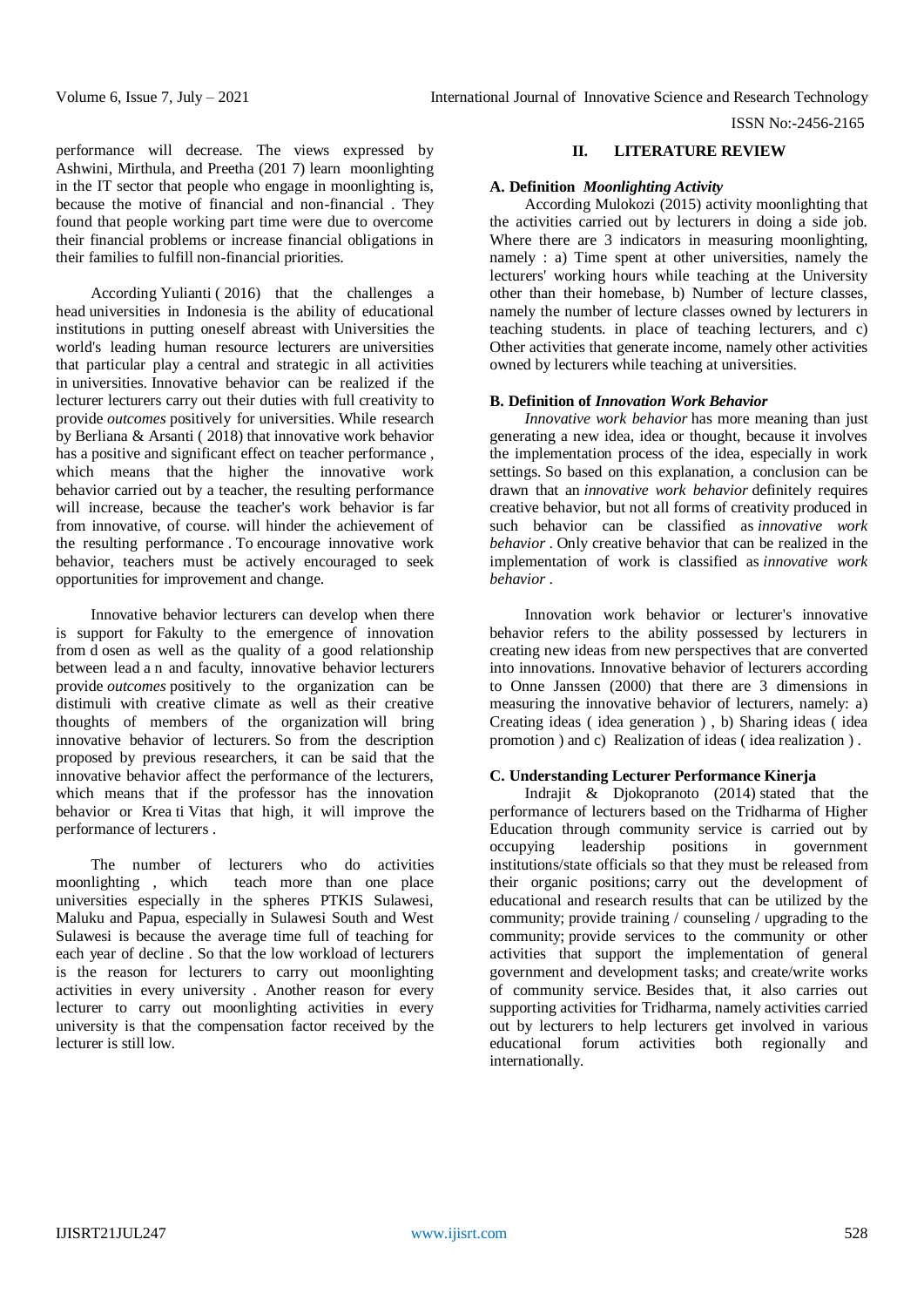ISSN No:-2456-2165

## **III. RESEARCH METHODS**

#### *Research Location and Design*

The object of this research is the Private Islamic Religious Universities of Sulawesi, Maluku and Papua . The design used in this research is quantitative research that the research method is based on the philosophy of *positivism*

#### *Population and Sample*

The population of this research is a total of 306 permanent lecturers. Meanwhile, to determine the number of samples, the sloving formula was used to obtain a total sample of 174 respondents.

#### *Method of collecting data*

The data collection method used in this research is through the distribution of questionnaires, namely data collection techniques through distributing questionnaires to respondents who are the research samples, and through documentation, namely documentation data collection techniques such as data on the number of PTKIS lecturers in Sulawesi , Maluku and Papua.

#### *Data analysis method*

Research Hypothesis Testing

This research hypothesis testing aims to examine the effect of *moonlighting* activity on lecturer performance through the value of case-based work experience and innovation behavior. Structural Equation the research hypothesis testing using SEM Amos namely:

Z. 
$$
1 = a + \beta_1 X + \epsilon_1
$$
............ (1)  
Y = a +  $\beta_1 x$  +  $\beta_2 Z$  1 +  $\epsilon_3$ ......  
(2)

Based on the structural equations that have been stated above, to test the direct effect of exogenous variables on endogenous variables, the following criteria are used : a) If  $>$  = 0.05 then Ho is accepted, Ha is rejected, meaning

that there is no significant direct effect of exogenous variables on endogenous variables.

b) If  $\epsilon$  = 0.05 then Ho is rejected, Ha is accepted, meaning that there is a significant direct effect of exogenous variables on endogenous variables.

$$
Sat = \sqrt{b^2 Sa^2 + a^2 Sb^2 + Sa^2 Sb^2}
$$

To test the significance of the indirect effect of exogenous variables on endogenous variables through *intervening* with the formula

$$
t_{\text{count}} = \frac{av}{Sat}
$$

ab

The  $t$ -  $_{\text{count}}$  value is compared with the  $t$ -  $_{\text{table}}$  and if  $t$ count is greater than the t- table value, it can be concluded that there is a mediation effect. To test the hypothesis, it is done

by comparing *value* and *alpha* ( 0.05 ), the following conditions:

- a. If the value Alpha (0.05) then Ho is accepted, Ha is rejected, meaning that there is no significant indirect effect of *exogenous* variables on endogenous variables through *intervening* variables .
- b. If value Alpha (0.05) then Ho is rejected and Ha is accepted, meaning that there is a significant indirect effect of *exogenous* variables on *endogenous* variables through *intervening* variables .

## **IV. DISCUSSION**

Based on the results of the path testing of each research variable, a test analysis of each research variable will be carried out based on the research hypothesis , namely:

## **1) The effect of** *moonlighting* **activity on innovative work behavior**

Based on the results of data analysis in this study, the coefficient value of 0.269 was obtained. This indicates that the more *moonlighting* activities , the more innovative work behavior will be. This shows that every increase in *moonlighting* activity will be able to increase innovative work behavior by 0.269. Then, from the results of data analysis in this study, the obtained value of  $CR = 3.380$  and the value  $\rho$  value = 0.000. With the CR value of 3.380>1.96 and the value  $\rho$  value 0,000 < 0,005. This shows that *moonlighting* activities can have a real (significant) effect on increasing innovative work behavior.

## **2) The effect of** *moonlighting* **activity on lecturer performance.**

Based on the results of the analysis of research data to a number of lecturers who teach at each Private Islamic Religious College in Sulawesi, Maluku and Papua, the path coefficient value is -0.200. This indicates that the more lecturers do *moonlighting* activities, the lower the performance of lecturers at private Islamic religious universities in Sulawesi, Maluku and Papua.

## **3) . The effect of** *moonlighting* **activities on lecturer performance through innovative work behavior**

Based on the results of data analysis in this study which was processed using Amos, the direct effect of *moonlighting* activity on lecturer performance was - 0.200. The findings in this study indicate that the activity of *moonlighting* can lead faculty performance declines, this corresponds to the value  $CR = -2.399$  and the value  $\alpha$  value  $= 0.016$  <0.05, so in this study it is found that the activity of *moonlighting* significantly affect their performance decline lecturer . While the influence of the activity of *moonlighting* on faculty performance through innovative work behavior with use online calculator Sobel test, the obtained value of  $\rho$  value = 0.000 < 0.05. This shows that innovative work behavior can mediate the effect of *moonlighting* activities on lecturer performance .